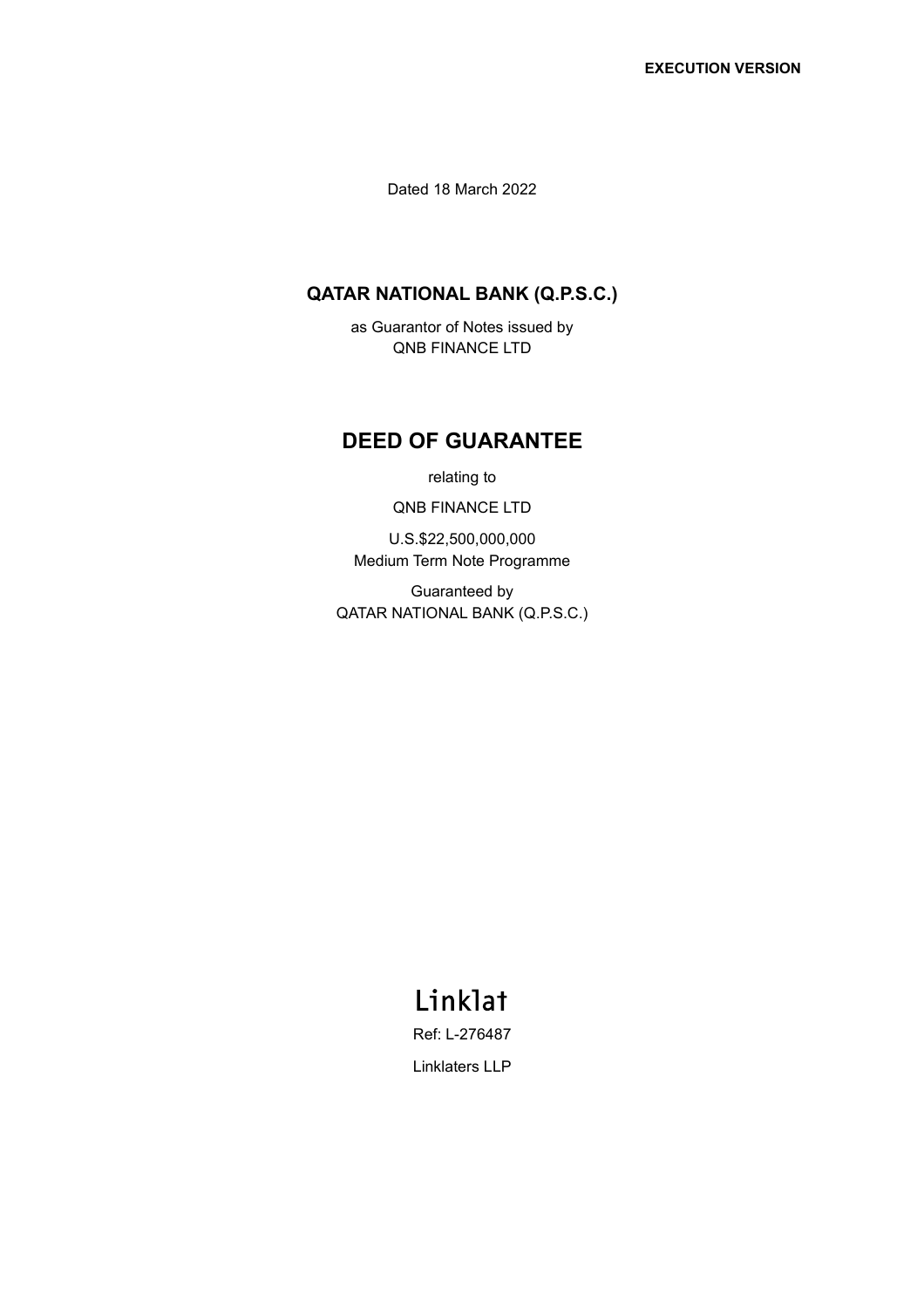**This amended and restated Deed of Guarantee** is made on 18 March 2022 by Qatar National Bank (Q.P.S.C.) (the "**Guarantor**") in favour of the Holders and the Relevant Account Holders.

#### **Whereas:**

- (A) QNB Finance Ltd (the "**Issuer**") proposes to issue euro medium term notes, which may comprise senior notes ("**Senior Notes**") or subordinated notes ("**Subordinated Notes**"), guaranteed by the Guarantor (the "**Notes**", which expression shall, if the context so admits, include the Global Notes (in temporary or permanent form) to be initially delivered in respect of the Notes and any related coupons and talons) pursuant to an amended and restated agency agreement, as amended or supplemented from time to time dated on or around the date of this Deed between, among others, the Issuer, the Guarantor and The Bank of New York Mellon, acting through its London Branch as Fiscal Agent (the "**Fiscal Agent**").
- (B) The Issuer, in relation to the Notes issued by it, and the Guarantor have entered into an amended and restated deed of covenant (as amended and supplemented from time to time, the "**Deed of Covenant**") dated on or around the date of this Deed.
- (C) The Guarantor entered into an amended and restated deed of guarantee dated 18 March 2021 (the "**Original Deed of Guarantee**").
- (D) This Deed of Guarantee amends and restates the Original Deed of Guarantee. Each Series of Notes issued on or after the date hereof shall be issued under the Programme pursuant to this Deed of Guarantee. This does not affect any Series of Notes issued under the Programme prior to the date hereof.
- (E) The Guarantor has agreed to guarantee the payment of all sums expressed to be payable from time to time by the Issuer in respect of (i) the Senior Notes and the Coupons to the holders of any such Senior Notes or Coupons (the "**Senior Holders**") issued by it and under the Deed of Covenant to the Relevant Account Holders in respect of Senior Notes (the "**Senior Relevant Account Holders**"), and (ii) the Subordinated Notes and the Coupons to the holders of any such Subordinated Notes or Coupons (the "**Subordinated Holders**") issued by it and under the Deed of Covenant to the Relevant Account Holders in respect of Subordinated Notes (the "**Subordinated Relevant Account Holders**").

#### **This Deed Witnesses** as follows:

#### **1 Interpretation**

**1.1 Defined Terms:** In this Deed, unless otherwise defined herein, capitalised terms shall have the same meaning given to them in the Deed of Covenant and the Conditions (as defined in the Deed of Covenant), and unless the context otherwise requires:

"**Guarantee**" means the Senior Guarantee (as defined in Clause 2.1.1) and the Subordinated Guarantee (as defined in Clause 2.2.1)

"**Holders**" means the Senior Holders and the Subordinated Holders and

"**Relevant Account Holders**" means the Senior Relevant Account Holders and the Subordinated Relevant Account Holders.

- **1.2 Headings:** Headings shall be ignored in construing this Deed.
- **1.3 Contracts:** References in this Deed to this Deed or any other document are to this Deed or these documents as amended, supplemented or replaced from time to time in relation to the Programme and includes any document that amends, supplements or replaces them.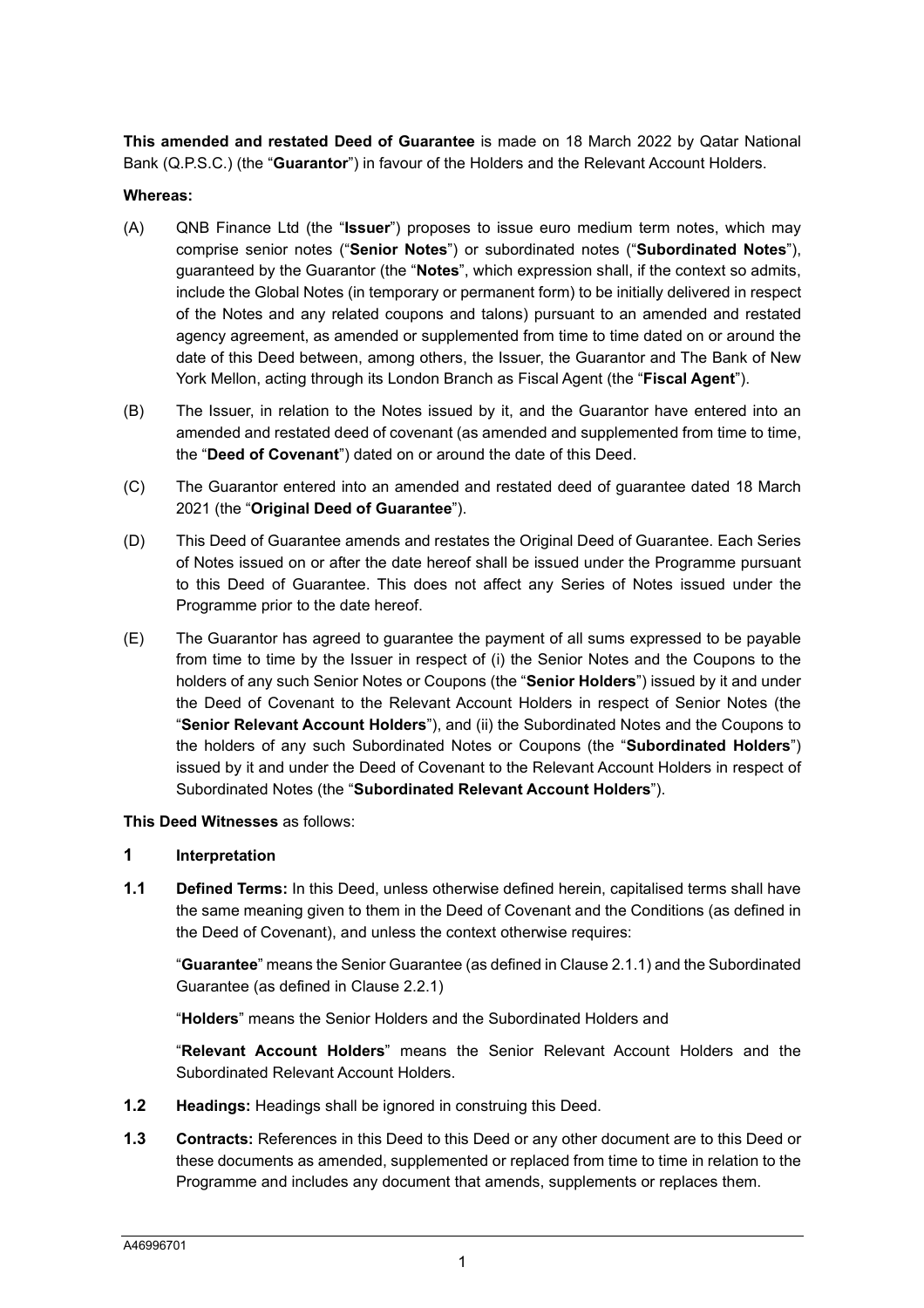## **2 Guarantee and Indemnity**

#### **2.1 Senior Guarantee:**

- **2.1.1** The Guarantor unconditionally and irrevocably guarantees that if the Issuer does not pay any sum payable by it under the Senior Notes or Coupons, or under the Deed of Covenant in relation to any Senior Notes, by the time and on the date specified for such payment (whether on the normal due date, on acceleration or otherwise), the Guarantor shall pay that sum to each Senior Holder and each Senior Relevant Account Holder on demand in the city in which payment is so to be made (the "**Senior Guarantee**"). All payments under the Senior Guarantee by the Guarantor shall be made subject to the Conditions.
- **2.1.2** The payment obligations of the Guarantor under the Senior Guarantee shall, save for such exceptions as may be provided by applicable legislation and subject to Condition 4 (*Negative Pledge*), at all times rank at least equally with all other outstanding, present and future, unsecured and unsubordinated obligations of the Guarantor.

#### **2.2 Subordinated Guarantee:**

- **2.2.1** The Guarantor unconditionally and irrevocably guarantees that if the Issuer does not pay any sum payable by it under the Subordinated Notes or Coupons, or under the Deed of Covenant in relation to any Subordinated Notes, by the time and on the date specified for such payment (whether on the normal due date, on acceleration or otherwise), the Guarantor shall pay that sum to each Subordinated Holder and Subordinated Relevant Account Holder on demand in the city in which payment is so to be made (the "**Subordinated Guarantee**"). All payments under the Subordinated Guarantee by the Guarantor shall be made subject to the Conditions.
- **2.2.2** The payment obligations of the Guarantor under the Subordinated Guarantee are subordinated to all unsubordinated payment obligations of the Guarantor in the manner described below but rank *pari passu* with all other subordinated payment obligations of the Guarantor which do not rank or are not expressed by their terms to rank junior to the payment obligations under the Subordinated Guarantee and in priority to all claims of shareholders of the Guarantor. The rights of the Subordinated Relevant Account Holders and the holders of the Subordinated Notes and Coupons against the Guarantor are subordinated in right of payment to the claims of all Senior Creditors of the Guarantor and accordingly payments under the Subordinated Guarantee by the Guarantor are conditional upon the Guarantor being solvent at the time of such payment and no payment shall be payable by the Guarantor in respect of the Subordinated Guarantee except to the extent that the Guarantor could make such payment and any other payment required to be made to a creditor in respect of indebtedness which ranks or is expressed to rank *pari passu* with, or senior to, the Subordinated Guarantee and still be solvent immediately thereafter. For this purpose the Guarantor shall be solvent if (i) it is able to pay its debts as they fall due and (ii) its assets exceed its liabilities, and the term "**Senior Creditors of the Guarantor**" shall mean creditors of the Guarantor (including depositors) other than creditors in respect of indebtedness where, by the terms of such indebtedness, the claims of the holders of that indebtedness rank or are expressed to rank *pari passu* with, or junior to, the claims of the Subordinated Holders and Subordinated Relevant Account Holders.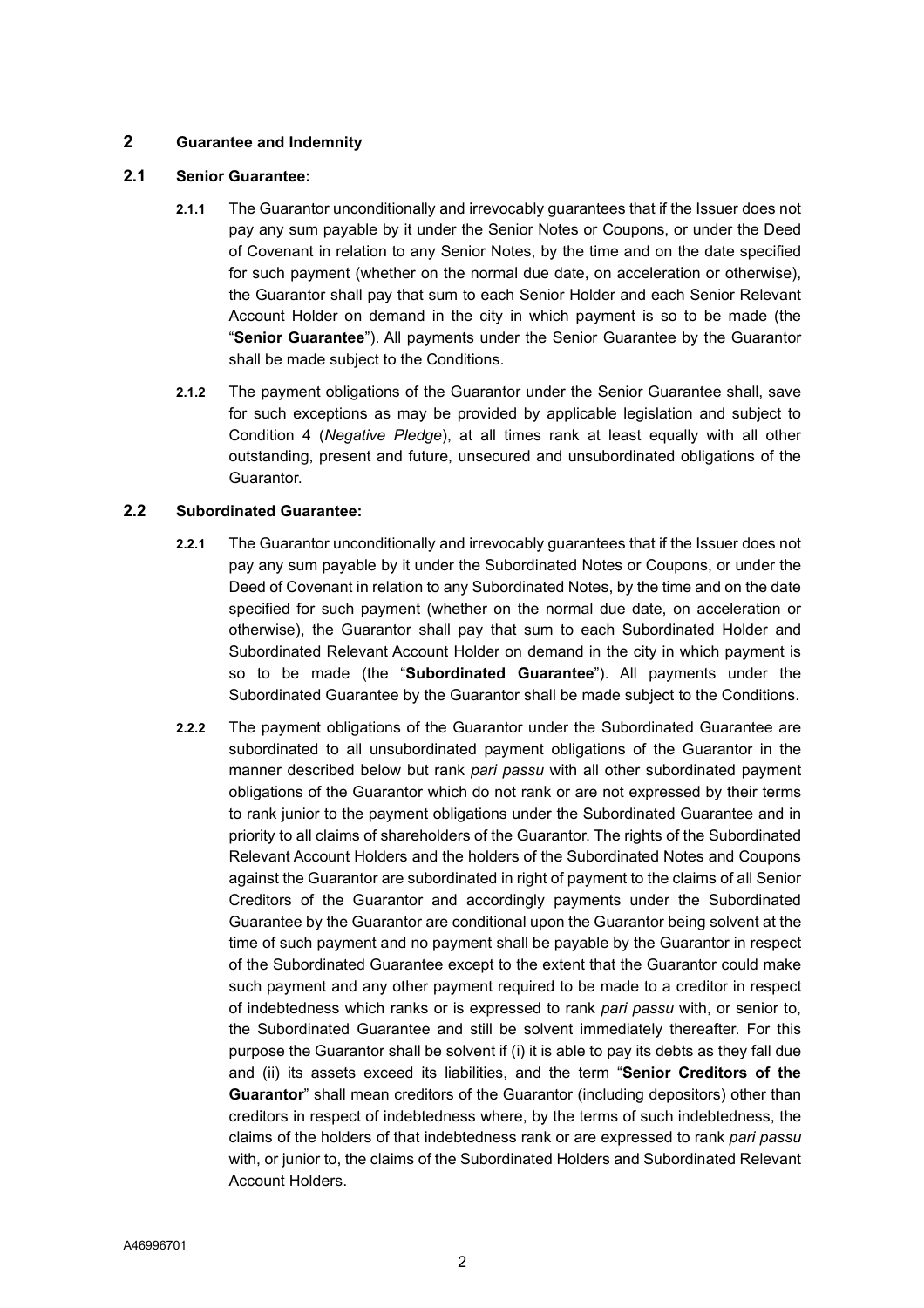### **2.3 Guarantor as Principal Debtor:**

- **2.3.1** As between the Guarantor, the Holders and the Relevant Account Holders but without affecting the Issuer's obligations, the Guarantor shall be liable under this Guarantee as if it were the sole principal debtor and not merely a surety. Accordingly, its obligations shall not be discharged, nor shall its liability be affected, by anything that would not discharge it or affect its liability if it were the sole principal debtor, including (1) any time, indulgence, waiver or consent at any time given to the Issuer or any other person, (2) any amendment to any other provisions of this Guarantee or to the Conditions or to any security or other guarantee or indemnity, (3) the making or absence of any demand on the Issuer or any other person for payment, (4) the enforcement or absence of enforcement of this Guarantee, the Notes, the Coupons, the Deed of Covenant or of any security or other guarantee or indemnity, (5) the taking, existence or release of any security, guarantee or indemnity, (6) the dissolution, amalgamation, reconstruction or reorganisation of the Issuer or any other person or (7) the illegality, invalidity or unenforceability of or any defect in any provision of this Guarantee, the Notes, the Coupons, the Deed of Covenant or any of the Issuer's obligations under any of them.
- **2.3.2** The Guarantor represents and warrants that all necessary governmental consents and authorisations for the giving and implementation of this Guarantee have been obtained.
- **2.4 Guarantor's Obligations Continuing:** The Guarantor's obligations under this Guarantee are and shall remain in full force and effect by way of continuing security until no sum remains payable under the Notes, the Coupons, the Deed of Covenant or this Guarantee and no further Notes may be issued by the Issuer under the Programme. Furthermore, those obligations of the Guarantor are additional to, and not instead of, any security or other guarantee or indemnity at any time existing in favour of any person, whether from the Guarantor or otherwise and may be enforced without first having recourse to the Issuer, any other person, any security or any other guarantee or indemnity. The Guarantor irrevocably waives all notices and demands of any kind.
- **2.5 Exercise of Guarantor's Rights:** So long as any sum remains payable under the Notes, the Coupons, the Deed of Covenant or this Guarantee, the Guarantor shall not exercise or enforce any right, by reason of the performance of any of its obligations under this Guarantee, to be indemnified by the Issuer or to take the benefit of or enforce any security or other guarantee or indemnity.
- **2.6 Avoidance of Payments:** The Guarantor shall on demand indemnify the relevant Holder or Relevant Account Holder, on an after tax basis, against any cost, loss, expense or liability sustained or incurred by it as a result of it being required for any reason (including any bankruptcy, insolvency, winding-up, dissolution or similar law of any jurisdiction) to refund all or part of any amount received or recovered by it in respect of any sum payable by the Issuer under the Notes, the Coupons or the Deed of Covenant and shall in any event pay to it on demand the amount as refunded by it.
- **2.7 Debts of Issuer:** If any moneys become payable by the Guarantor under this Guarantee, the Issuer shall not (except in the event of the liquidation of the Issuer) so long as any such moneys remain unpaid, pay any moneys for the time being due from the Issuer to the Guarantor.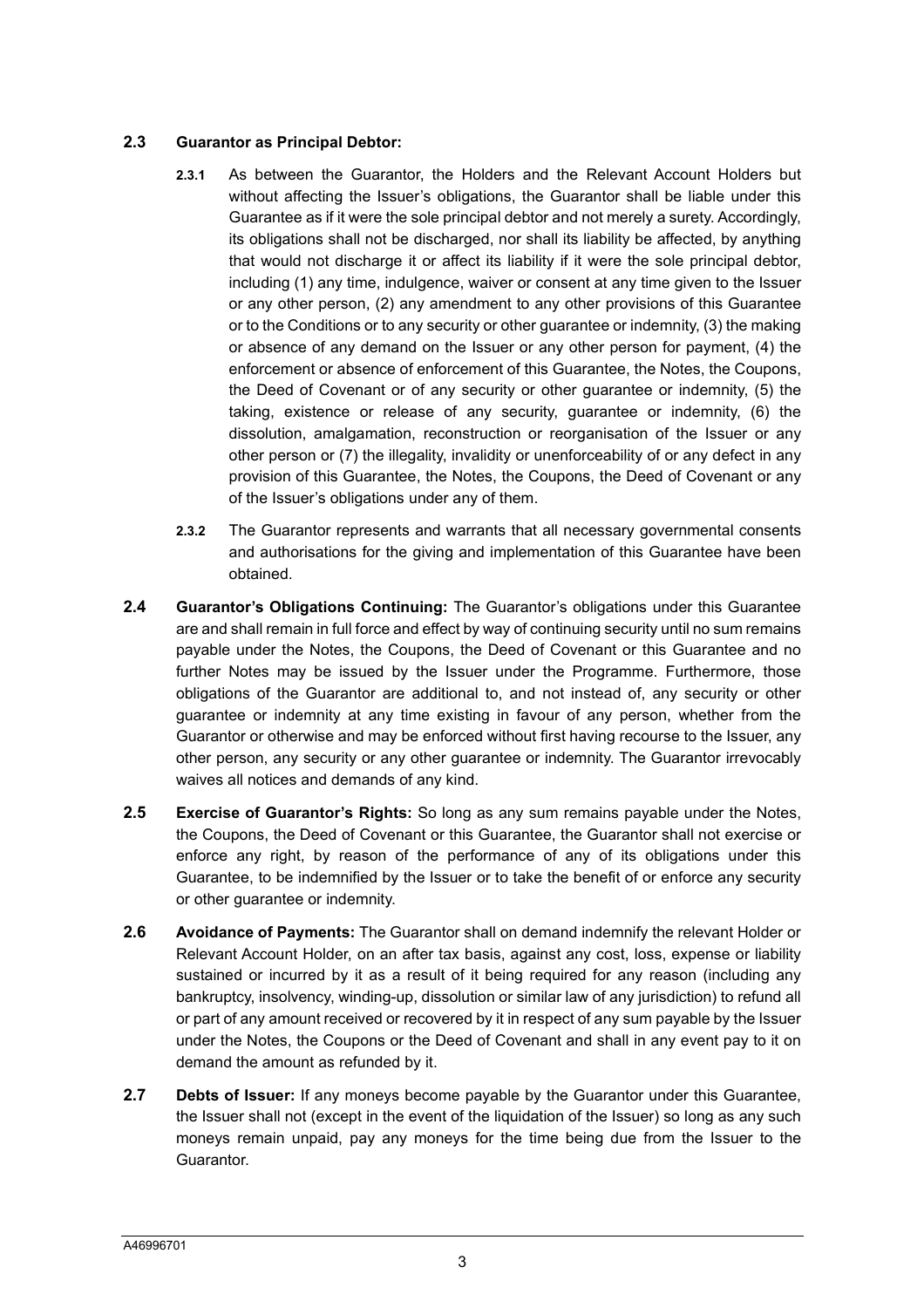- **2.8 Indemnity:** As separate, independent and alternative stipulations, the Guarantor unconditionally and irrevocably agrees: (1) that any sum that, although expressed to be payable by the Issuer under the Notes, the Coupons, the Deed of Covenant or this Guarantee, is for any reason (whether or not now existing and whether or not now known or becoming known to the Issuer, the Guarantor, a Holder or a Relevant Account Holder) not recoverable from the Guarantor on the basis of a guarantee shall nevertheless be recoverable from it as if it were the sole principal debtor and shall be paid by it to the Holder or Relevant Account Holder (as the case may be) on demand; and (2) as a primary obligation to indemnify each Holder and Relevant Account Holder against any loss suffered by it as a result of any sum expressed to be payable by the Issuer under the Notes, the Coupons, the Deed of Covenant or this Guarantee not being paid on the date and otherwise in the manner specified in this Guarantee or in the Conditions or any payment obligation of the Issuer under the Notes, the Coupons, the Deed of Covenant or this Guarantee being or becoming void, voidable or unenforceable for any reason (whether or not now existing and whether or not now known or becoming known to a Holder or a Relevant Account Holder), the amount of that loss being the amount expressed to be payable by the Issuer in respect of the relevant sum.
- **2.9 Incorporation of Terms:** The Guarantor agrees that it will comply with and be bound by all such provisions contained in the Conditions which relate to it.

## **3 Payments**

- **3.1 Payments Free of Taxes:** All payments by the Guarantor under this Guarantee shall be made free and clear of, and without withholding or deduction for, any taxes, duties, assessments or governmental charges of whatever nature imposed, levied, collected, withheld or assessed by the State of Qatar or any authority therein or thereof having power to tax, unless such withholding or deduction is required by law. In that event, the Guarantor shall pay such additional amounts as will result in the receipt by the Holders and Relevant Account Holders of such amounts as would have been received by them had no such withholding or deduction been required, except that no such additional amounts shall be payable:
	- **3.1.1 Other connection:** to, or to a third party on behalf of, a Holder or Relevant Account Holder who is liable to such taxes, duties, assessments or governmental charges in respect of such Note or Coupon by reason of his having some connection with the State of Qatar other than the mere holding of the Note or Coupon; or
	- **3.1.2 Demand for payment more than 30 days after the Relevant Date:** in respect of any demand for payment made more than 30 days after the Relevant Date except to the extent that the Holder or Relevant Account Holder would have been entitled to such additional amounts on presenting it for payment on the thirtieth such day.

Defined terms used in this Clause 3.1 shall have the meanings given to them in the Conditions.

**3.2 Stamp Duties:** The Guarantor covenants to and agrees with the Holders and the Relevant Account Holders that it shall pay promptly, and in any event before any penalty becomes payable, any stamp, documentary, registration or similar duty or tax payable in the State of Qatar, Belgium or Luxembourg, as the case may be, or in the country of any currency in which the Notes may be denominated or amounts may be payable in respect of the Notes or the Coupons, or any political subdivision or taxing authority thereof or therein in connection with the entry into, performance, enforcement or admissibility in evidence of this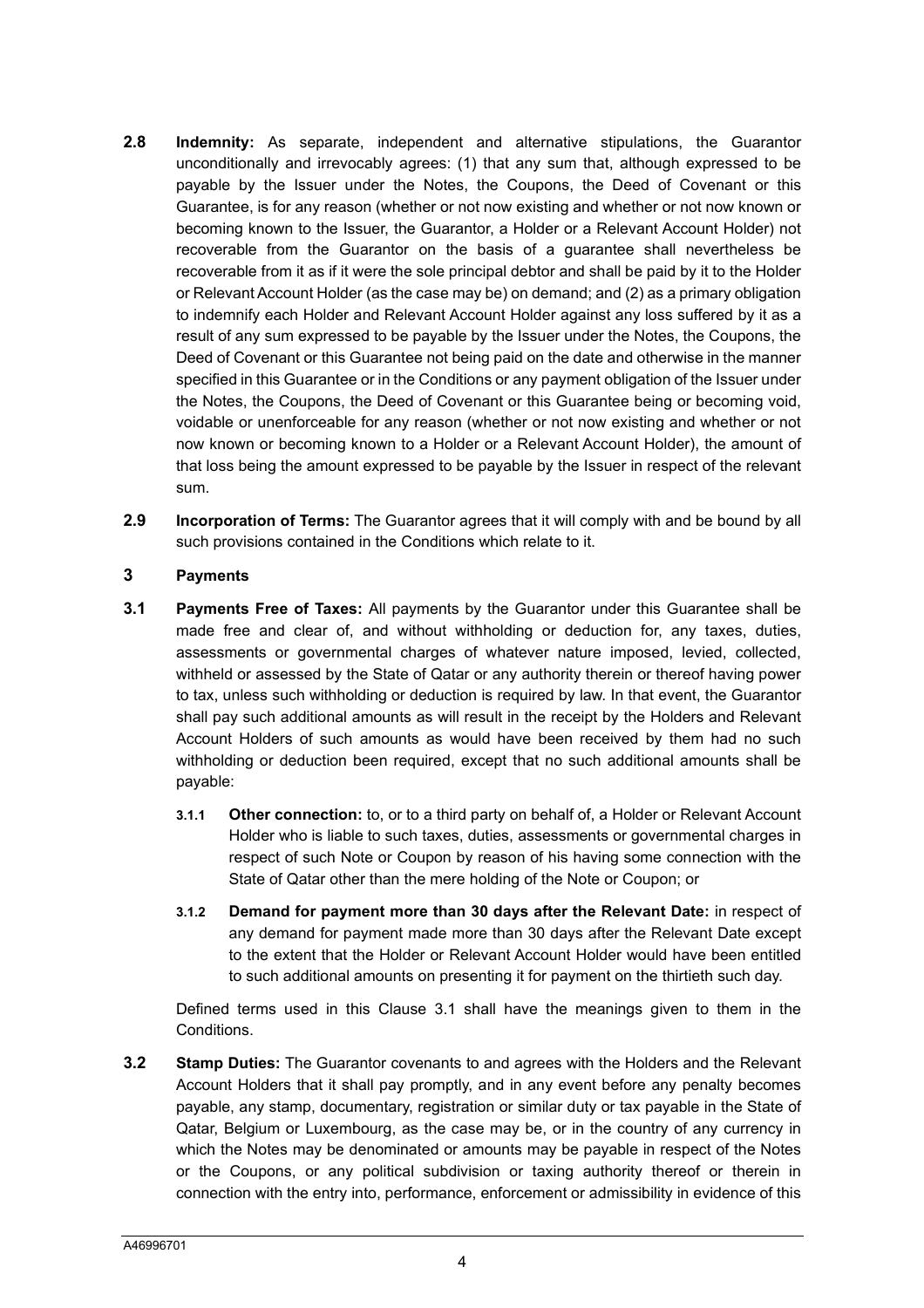Deed and/or any amendment of, supplement to or waiver in respect of this Deed, and shall indemnify each of the Holders and Relevant Account Holders, on an after tax basis, against any liability with respect to or resulting from any delay in paying or omission to pay any such tax.

# **4 Amendment and Termination**

The Guarantor may not amend, vary, terminate or suspend this Guarantee or its obligations hereunder unless such amendment, variation, termination or suspension shall have been approved by an Extraordinary Resolution, to which the special quorum provisions specified in the Notes apply, of the holders of each Series of Notes outstanding, save that nothing in this Clause shall prevent the Guarantor from increasing or extending its obligations hereunder by way of supplement to this Guarantee at any time.

# **5 General**

- **5.1 Benefit:** This Guarantee shall enure for the benefit of the Holders and the Relevant Account Holders.
- **5.2 Deposit of Guarantee:** The Guarantor shall deposit this Guarantee with the Fiscal Agent, to be held by the Fiscal Agent until all the obligations of the Guarantor have been discharged in full. The Guarantor acknowledges the right of each Holder and each Relevant Account Holder to the production of, and to obtain a copy of, this Guarantee.

# **6 Governing Law and Dispute Resolution**

- **6.1 Governing Law:** This Deed (including the remaining provisions of this Clause 6) and any non-contractual obligations arising out of or in connection with it shall be governed by and construed in accordance with English law.
- **6.2 Agreement to Arbitrate:** Subject to Clause 6.3, any dispute, claim, difference or controversy arising out of, relating to or having any connection with this Deed (including any dispute as to its existence, validity, interpretation, performance, breach or termination or the consequences of its nullity and any dispute relating to any non-contractual obligations arising out of or in connection with it) (a "**Dispute**") shall be referred to and finally resolved by arbitration in accordance with the Arbitration Rules of the LCIA (the "**Rules**"), which Rules (as amended from time to time) are incorporated by reference into this Clause. For these purposes:
	- **6.2.1** the seat of arbitration shall be London;
	- **6.2.2** there shall be three arbitrators, each of whom shall have no connection with any party thereto and shall be an attorney experienced in international securities transactions. The parties to the Dispute shall each nominate one arbitrator and both arbitrators in turn shall appoint a further arbitrator who shall be the chairman of the tribunal. In cases where there are multiple claimants and/or multiple respondents, the class of claimants jointly, and the class of respondents jointly shall each nominate one arbitrator. If one party or both fails to nominate an arbitrator within the time limits specified by the Rules, such arbitrator(s) shall be appointed by the LCIA. If the party nominated arbitrators fail to nominate the third arbitrator within 15 days of the appointment of the second arbitrator, such arbitrator shall be appointed by the LCIA; and
	- **6.2.3** the language of the arbitration shall be English.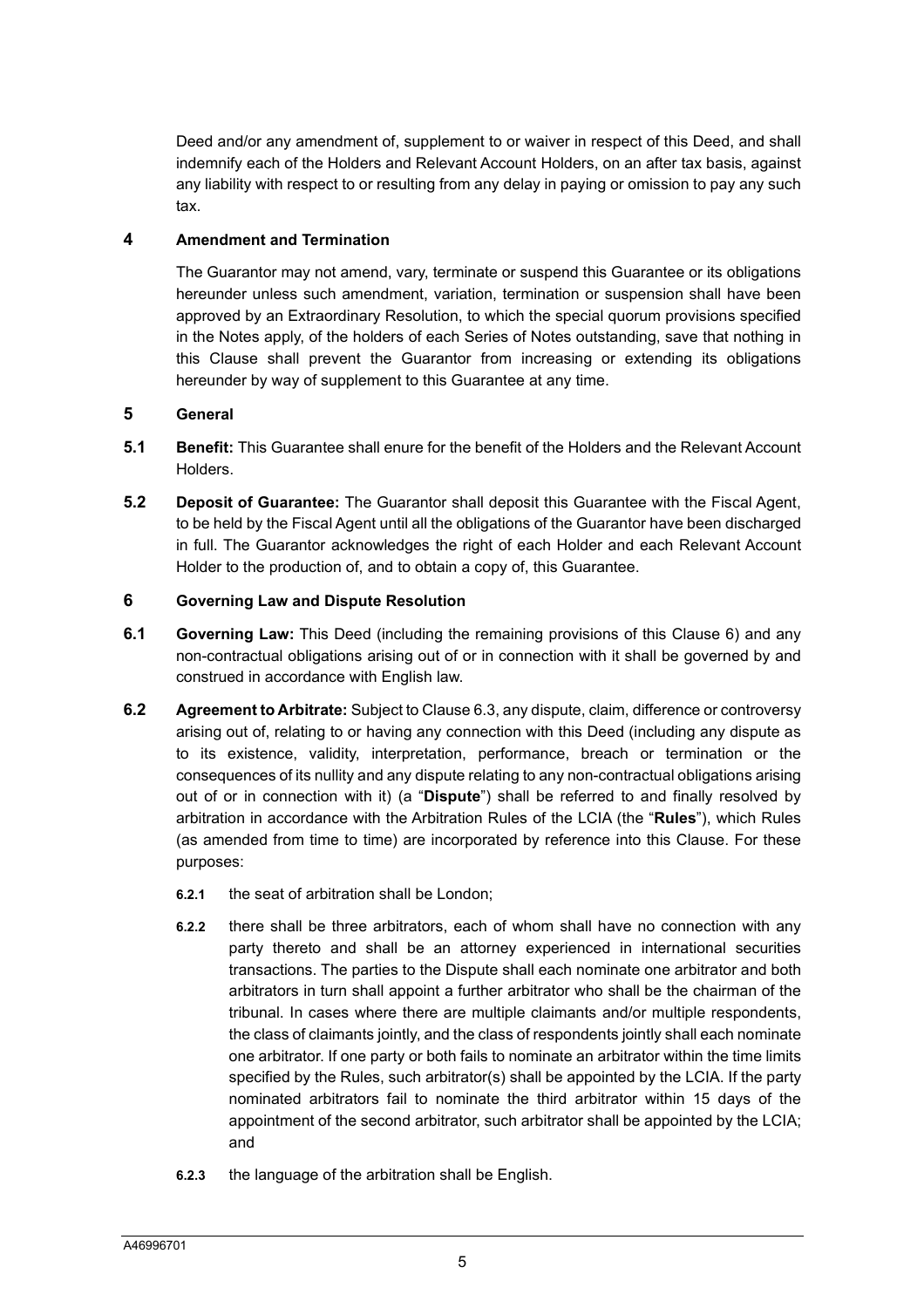- **6.3 Option to litigate**: Notwithstanding Clause 6.2, any Holder or Relevant Account Holder may, in the alternative, and at its sole discretion, by notice in writing to the Guarantor:
	- **6.3.1** within 28 days of service of a Request for Arbitration (as defined in the Rules); or
	- **6.3.2** in the event no arbitration is commenced,

require that a Dispute be heard by a court of law. If a Holder or a Relevant Account Holder gives such notice, the Dispute to which such notice refers shall be determined in accordance with Clause 6.4 and any arbitration commenced under Clause 6.2 in respect of that Dispute will be terminated. Each of the parties to the terminated arbitration will bear its own costs in relation thereto.

- **6.4 Effect of exercise of option to litigate:** In the event that a notice pursuant to Clause 6.3 is issued, the following provisions shall apply:
	- **6.4.1** subject to sub-Clause 6.4.3, the courts of England shall have exclusive jurisdiction to settle any Dispute and the Guarantor submits to the exclusive jurisdiction of such courts;
	- **6.4.2** the Guarantor agrees that the courts of England are the most appropriate and convenient courts to settle any Dispute and, accordingly, that it will not argue to the contrary; and
	- **6.4.3** this Clause 6.4 is for the benefit of the Holders and Relevant Account Holders only. As a result, and notwithstanding sub-Clause 6.4.1, a Holder or a Relevant Account Holder may take proceedings relating to a Dispute ("**Proceedings**") in any other courts with jurisdiction. To the extent allowed by law, a Holder or a Relevant Account Holder may take concurrent Proceedings in any number of jurisdictions.
- **6.5 Joinder:** The following shall apply to any Dispute arising out of or in connection with the Notes in respect of which a request for arbitration has been served. In relation to any such disputes if, in the absolute discretion of the first arbitral tribunal to be appointed in any of the disputes, they are so closely connected that it is expedient for them to be resolved in the same proceedings, that arbitral tribunal shall have the power to order that the proceedings to resolve that dispute shall be consolidated with those to resolve any of the other disputes, provided that no date for the final hearing of the first arbitration has been fixed. If that arbitral tribunal so orders, the parties to each dispute which is a subject of its order shall be treated as having consented to that dispute being finally decided:
	- **6.5.1** by the arbitral tribunal that ordered the consolidation unless the LCIA decides that that arbitral tribunal would not be suitable or impartial; and
	- **6.5.2** in accordance with the procedure, at the seat and in the language specified in the relevant agreement under which the arbitral tribunal that ordered the consolidation was appointed, save as otherwise agreed by all parties to the consolidated proceedings or, in the absence of any such agreement, ordered by the arbitral tribunal in the consolidated proceedings.

Any dispute which is subject to a contractual option to litigate shall only be capable of consolidation pursuant to this Clause 6.5 if:

(i) the time limit for exercise of the option to which the dispute is subject has expired and the option has not been exercised; or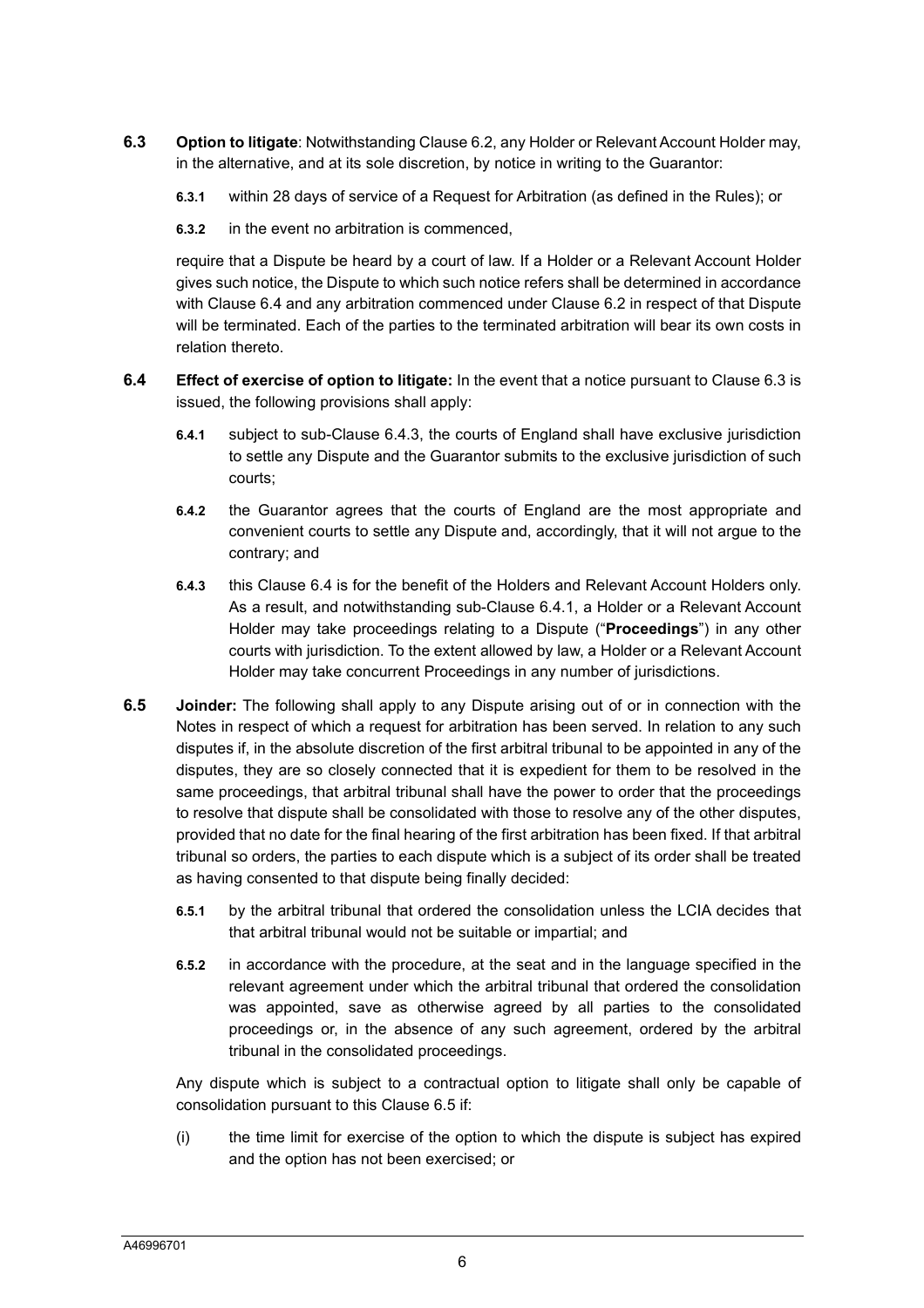- (ii) the right of the option-holder to exercise the option has otherwise been validly waived.
- **6.6 Service of Process:** The Guarantor irrevocably appoints Qatar National Bank (Q.P.S.C.), London Branch of 51 Grosvenor Street, London, W1K 3HH, United Kingdom as its agent in England to receive, for it and on its behalf, service of process in any Proceedings in England. Such service shall be deemed completed on delivery to such process agent (whether or not, it is forwarded to and received by the Guarantor). If for any reason such process agent ceases to be able to act as such or no longer has an address in London, the Guarantor irrevocably agrees to appoint a substitute process agent. Nothing shall affect the right to serve process in any manner permitted by law.
- **6.7 Waiver of immunity:** To the extent that the Guarantor may claim for itself or its assets or revenues immunity from jurisdiction, enforcement, prejudgment proceedings, injunctions and all other legal proceedings and relief and to the extent that such immunity (whether or not claimed) may be attributed to it or its assets or revenues, the Guarantor agrees not to claim and irrevocably and unconditionally waives such immunity in relation to any Proceedings or Disputes. Further, the Guarantor irrevocably and unconditionally consents to the giving of any relief or the issue of any legal proceedings, including, without limitation, jurisdiction, enforcement, prejudgment proceedings and injunctions in connection with any Proceedings or Disputes.